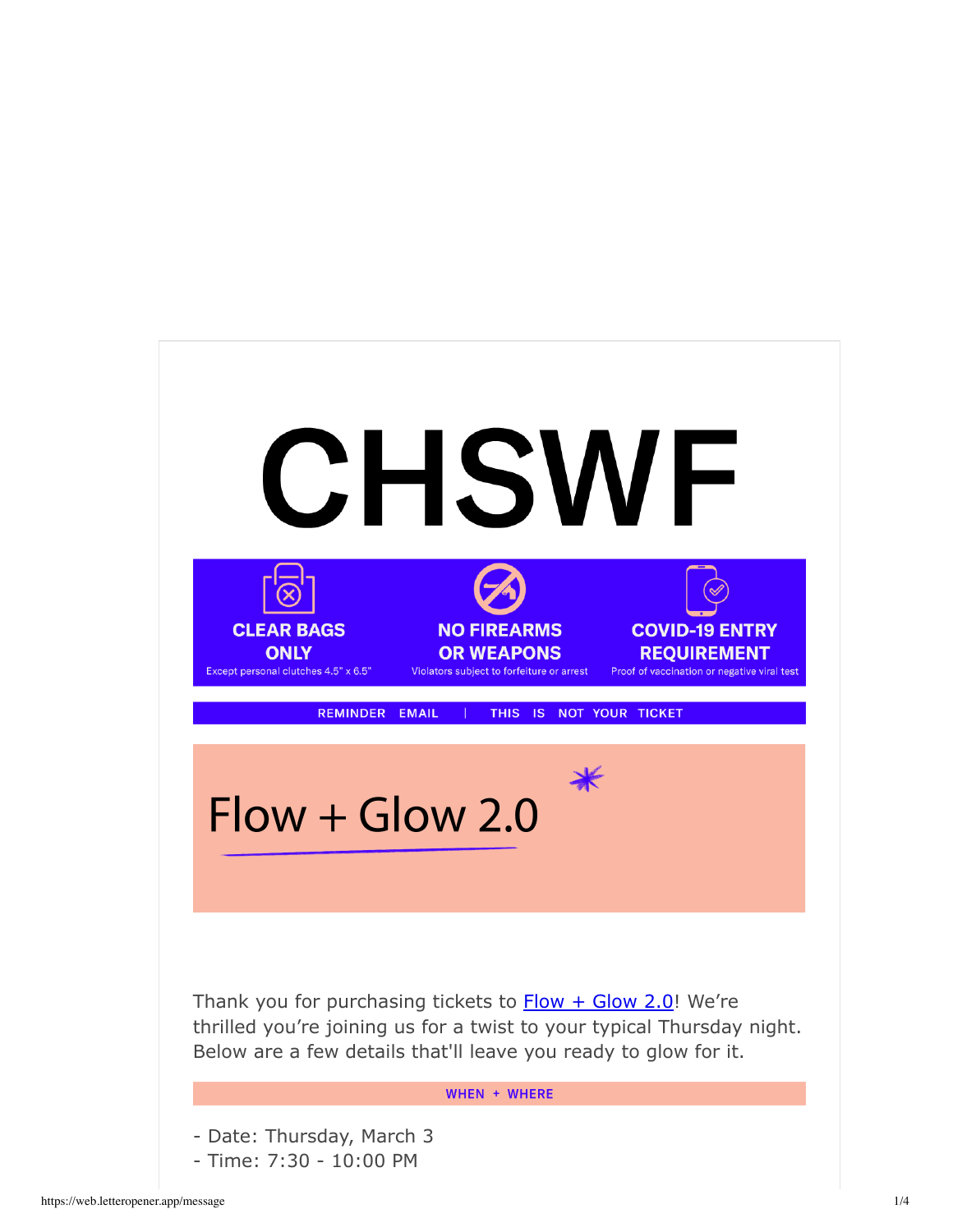- Location: Privately annouced to guests
- Address: TBD

### **HEALTH + SAFETY**

Charleston Wine + Food is requiring all guests, staff, talent, and vendors to either: provide proof they are fully vaccinated against COVID-19 OR provide proof of a negative COVID-19 test, taken within 72 hours of each day you are attending. Entrance eligibility is checked at every Charleston Wine + Food event before guest tickets are scanned.

Get verified - Download the free Charleston Wine + Food app on Apple App Store or Google Play; Click the COVID-19 button on the left menu, and follow the prompts.

Visit our  $2022$  Health + Safety Policy for more information and details regarding COVID-19 entrance requirements.

### KNOW BEFORE YOU GO

-This event is all-inclusive: all food + beverage samples and experiences are included with the purchase of a ticket

- All guests must be 21+ (no infants, children, or pets)

- No backpacks, coolers, or large purses permitted; all bags + persons are subject to search

- ALL BAGS MUST BE CLEAR except for small personal clutches (no larger than  $4.5" \times 6.5"$ )

- Bring your printed or digital ticket via smartphone for entry. We recommend downloading the SquadUP app from the App Store (available via *iOS* and **Android**). If you lost your ticket and don't have the app, please visit SquadUP.com and follow the steps to retrieve your tickets

- Menus for each event can be accessed via the CHSWF app. Download the app and visit the event in the schedule for the linked menu

- Food allergies: accommodations cannot be made at this event
- All events will take place rain or shine; please plan accordingly

- Should this event sell out and have a waitlist demand, Lyte will accept returns until Friday, February 18. Beginning February 19, tickets to this event cannot be returned via Lyte

- **SCAN, SAMPLE, AND SIP**. You will notice QR codes on all food + beverage signage at this event. Scan the code, explore the full menu of offerings across the event, and keep a record of all you sampled + sipped for later!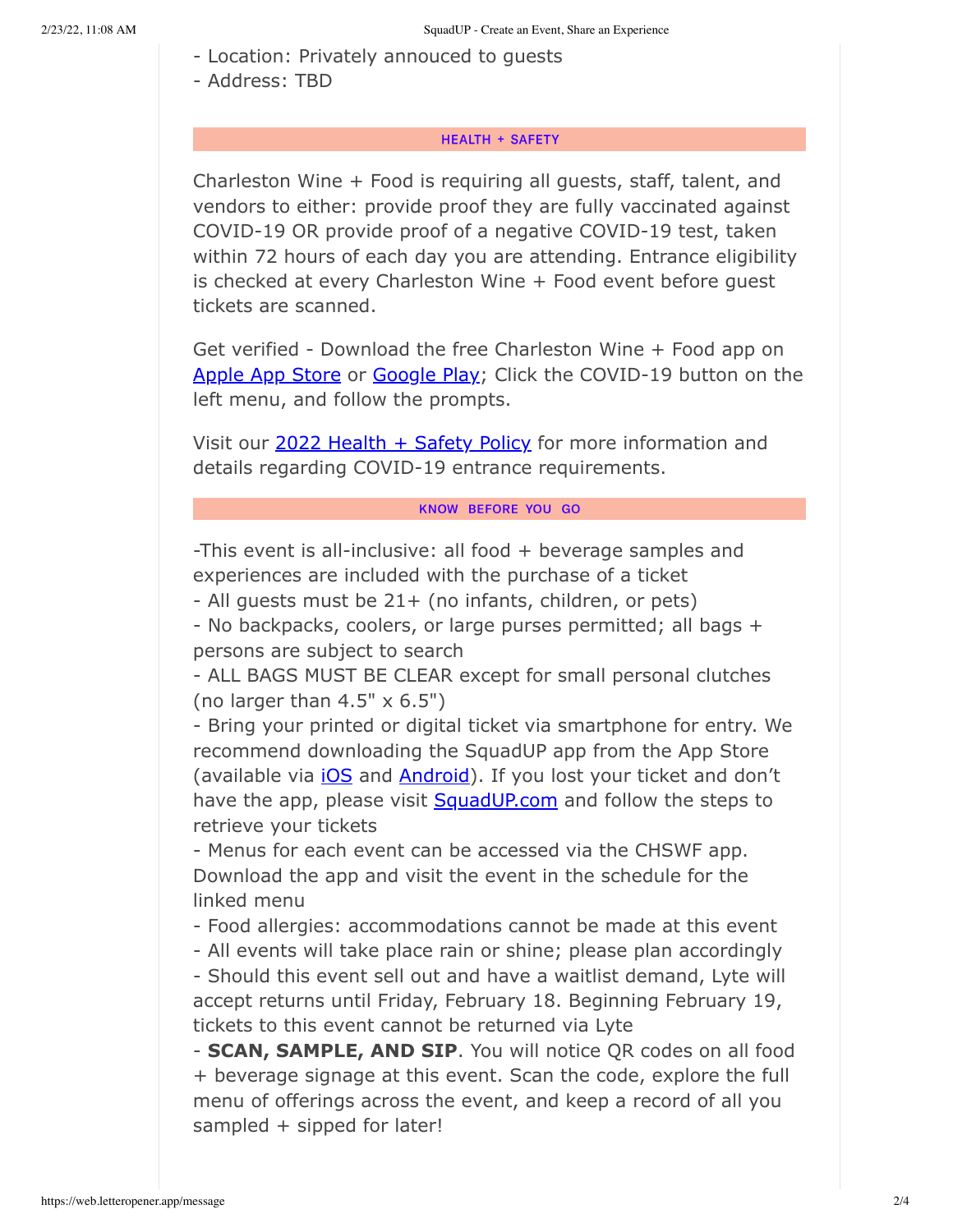#### **ATTIRE**

Yoga + workout attire is recommended for this dueling flow meets dance party. Mats will be provided for the duration of the event; we recommend traveling light, as space for clothing + bags is limited. Charleston Wine + Food will not be responsible for lost items.

### **TRANSPORTATION + PARKING**

**TBD** 

### WHAT DO I DO WHEN I ARRIVE?

TBD

## **APP-SOLUTELY!**

Charleston Wine + Food is excited to announce that we have an app! Available for both Apple and Android products, our app is free to download from the **Apple App Store** and **Google Play Store**.

### **ADDITIONAL INFORMATION**

This class is mixed level; all fitness + experience levels are welcome + encouraged! Waivers will be provided upon entry to sign. Charleston Wine + Food will have ample bottles of S. Pellegrino + Acqua Panna water available for guests.

### SWEET SUSTAINABILITY

At Charleston Wine + Food we strive to produce a sustainable + environmentally friendly festival. Our sustainable practices include, but are not limited to the exclusive use of compostable or recyclable plateware; commemorative glassware at select events and recyclable glassware at others; oyster shell recycling; and sustainable sourcing. Help us reduce our carbon footprint by taking a moment to follow our recycling and composting instructions throughout the festival.



*Charleston Wine + Food is a 501(c)3 nonprofit organization. Our mission is to celebrate, educate, enrich, and promote the Lowcountry's diverse culinary + hospitality community through world-class experiences.Ticket sales go directly to the production of the festival.*